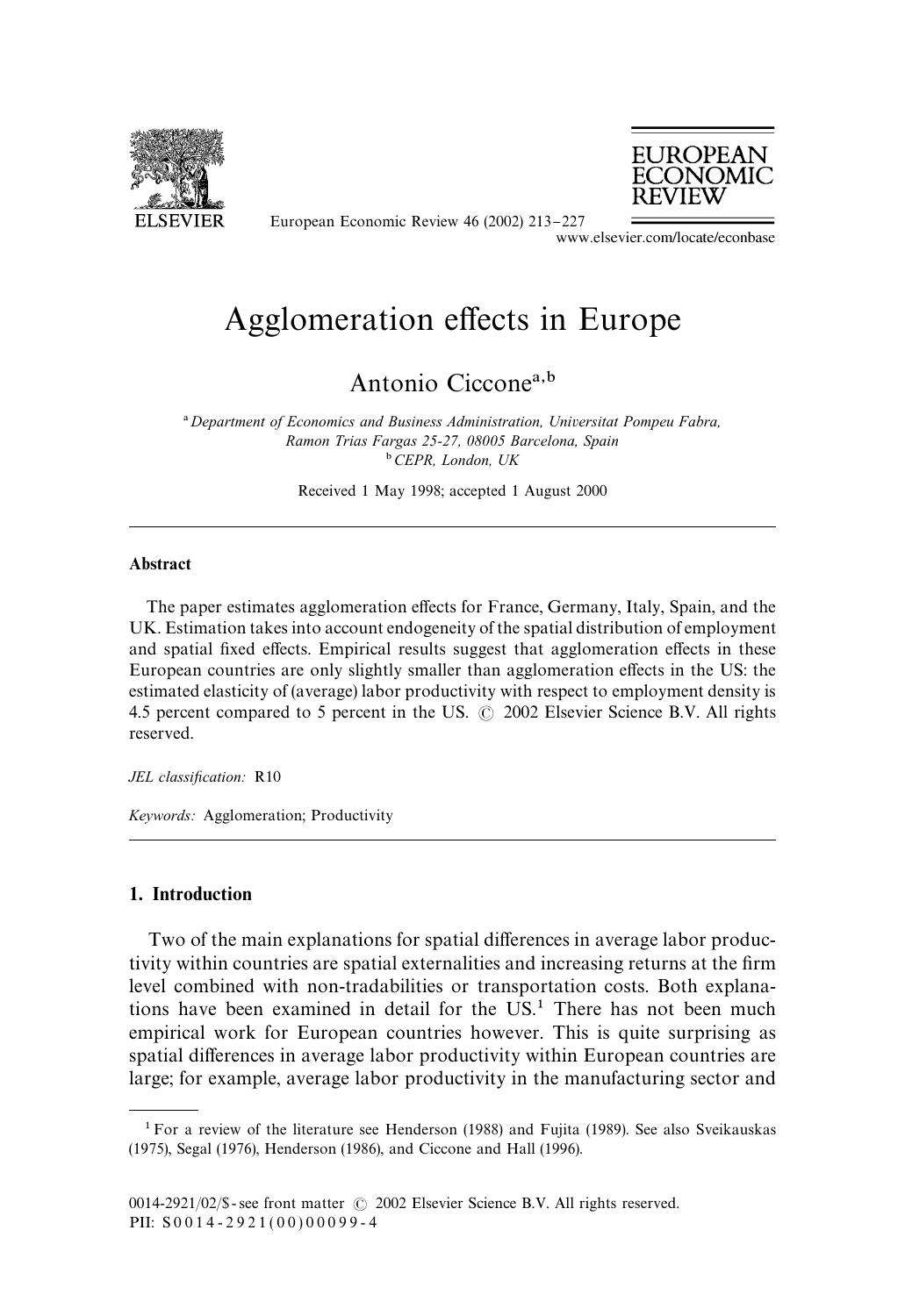service sector in the five most productive German *Kreise* in 1986 was 140 percent higher than in the five least productive *Kreise*. Another reason why the lack of empirical work for European countries is surprising is that many of them collect data at a fine level of geographic detail; for example, regional data on value added for France, Germany, Italy, Spain, and the UK can be found at a level of geographic detail that corresponds roughly to the county level in the US. This allows for a more flexible empirical approach to agglomeration effects with European data than with US data.

This paper combines spatial data on value added for Germany, Italy, France, Spain, and the UK (all other European Community countries lack some of the relevant data) with data on employment and education in order to estimate agglomeration effects. The sample consists of 628 so-called *Nuts 3*regions, which correspond to *Départements* in France, to *Kreise* in Germany, to *Provincie* in Italy, to *Provincias* in Spain, and to *Counties* in the UK.<sup>2</sup> Estimation is based on two simple models of spatial agglomeration – one based on spatial externalities and the other on non-tradable inputs produced with increasingreturns – which lead to the same reduced-form relationship between employment density and productivity at the local geographic level (Ciccone and Hall,  $1996$ .<sup>3</sup>

The main problem with the estimation of agglomeration effects is that it is difficult to distinguish between two competing explanations for the positive correlation between agglomeration and productivity. First, productivity is high because of agglomeration effects. Second, agglomeration is a consequence - not a cause – of high productivity. Telling these explanations apart is complicated when the econometrician does not observe all the variables that determine total factor productivity. This paper proposes two ways to deal with this problem. First, to include variables that may explain spatial differences in total factor productivity in the empirical analysis. In particular, the relatively large number of observations on value added at the *Nuts 3*-level allows for the inclusion of detailed regional fixed effects in the estimation. The second approach also includes regional fixed effects but additionally uses an instrument for regional employment density at the *Nuts 3*-level. The instrument used is the total land area of *Nuts 3*-regions. It turns out that – controlling for fixed effects at the country level – employment density and total land area are significantly negatively correlated across *Nuts 3*-regions. This is somewhat surprising because the *Nuts 3*-subdivision is historically predetermined – going back to the 19th century at least. The likely explanation for the correlation is that the subdivision was

 $N$ uts stands for 'Nomenclature of Territorial Units for Statistics' in French. Section 3 discusses the geographic subdivision of European Community countries in some detail.

 $3$  The main theoretical difference between models based on spatial externalities and models based on increasing returns at the firm level and non-tradabilities or transportation costs is that models with externalities postulate interdependent production possibility sets.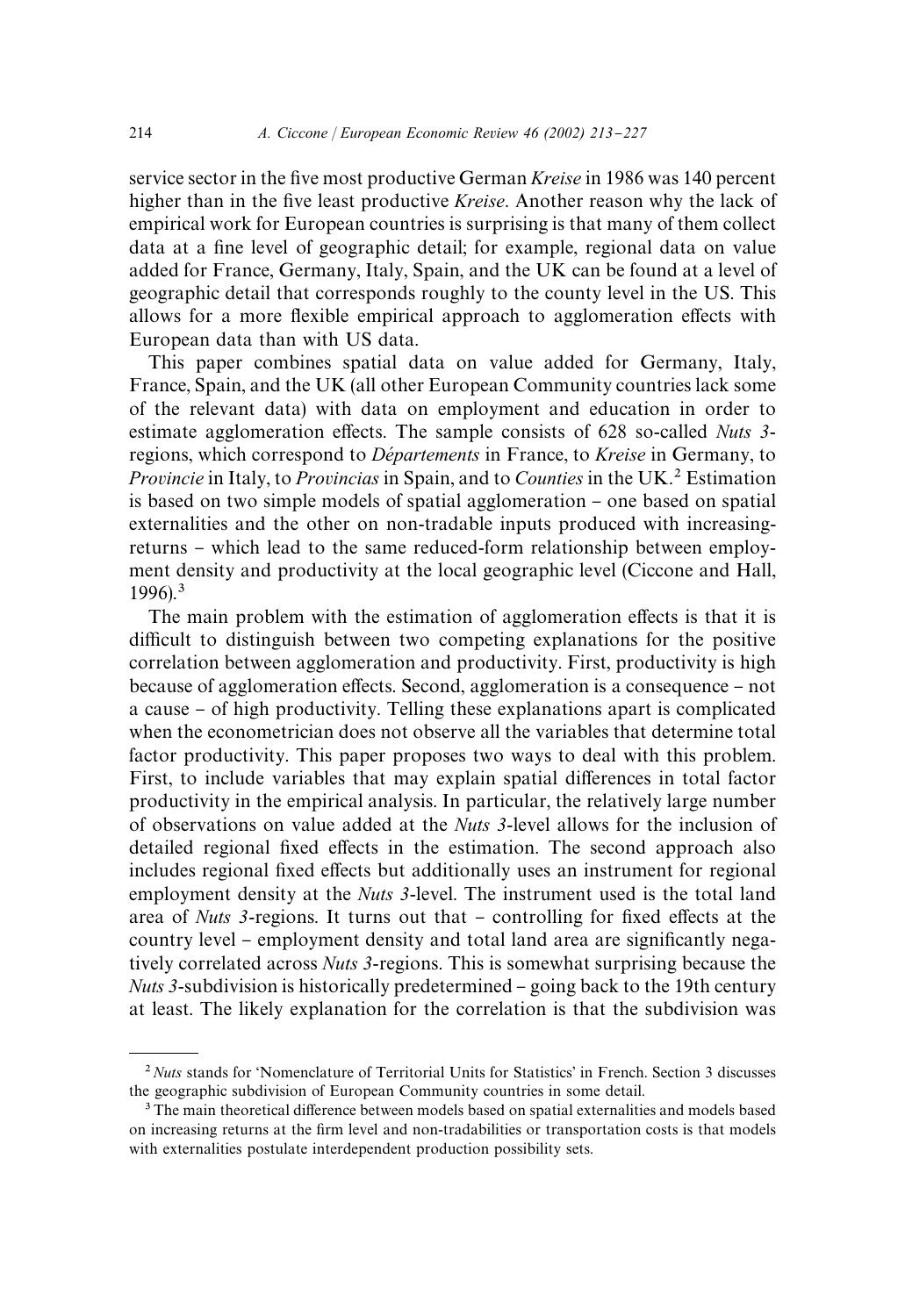usually done for administrative purposes. This made equalization of population size a natural criterion. Equalization of population size across *Nuts 3*-regions in turn induced a negative correlation between total land area and employment density, which persisted into modern days. These historical considerations suggest that total land area of *Nuts 3*-regions can be used as an instrument for employment density if the original sources of population agglomeration (being close to a navigable river or a river-crossing for example) affect modern productivity mainly through the legacy of agglomeration.

The empirical results of the paper are easily summarized. There are substantial agglomeration effects in the five European countries in the sample and agglomeration effects do not appear to differ significantly between countries. Least-squares estimates suggest that a doubling of the employment density increases average labor productivity by approximately 5 percent (the standard error of this estimate is 0.45 percent). This estimate is very similar to the value obtained with data on value added across US states (Ciccone and Hall, 1996). Using total land area as an instrument for employment density yields a somewhat lower estimate of 4.5 percent (with a standard error of 0.55 percent). This estimate remains unchanged when spatial externalities across neighbouring *Nuts 3*-regions are taken into account, but falls to 3.4 percent (with a standard error of 0.9 percent) when the share of value added generated in the agricultural sector is included in the empirical analysis.

The remainder of the paper is structured in the following way. Section 2 outlines the model. Sections 3 and 4 describe the data and the estimation procedure. Section 5 summarizes the results and discusses some of the main problems of the approach used in the paper. Section 6 concludes.

# 2. The basic model

To see how agglomeration effects can be estimated with regional data, it is useful to consider a model with spatial externalitites due to the density of economic activity. It can be demonstrated however that models with nontradable differentiated inputs produced with increasing returns result in the same estimating equation (Ciccone and Hall, 1996). Denote the production function on an acre of land in region *s* contained in a country or larger region (defined below)  $c$  by

$$
q = \Omega_{sc} f(nH, k; Q_{sc}, A_{sc});
$$
\n(1)

*q* denotes output produced on the acre of land, *n* the number of workers employed on the acre, *H* the average level of human capital of workers on the acre, and  $k$  the amount of physical capital used on the acre;  $\Omega_{\rm sc}$  denotes an index of total factor productivity in the region; and  $Q_{\rm sc}$  and  $A_{\rm sc}$  denote total production and total acreage of the region and will be used to capture spatial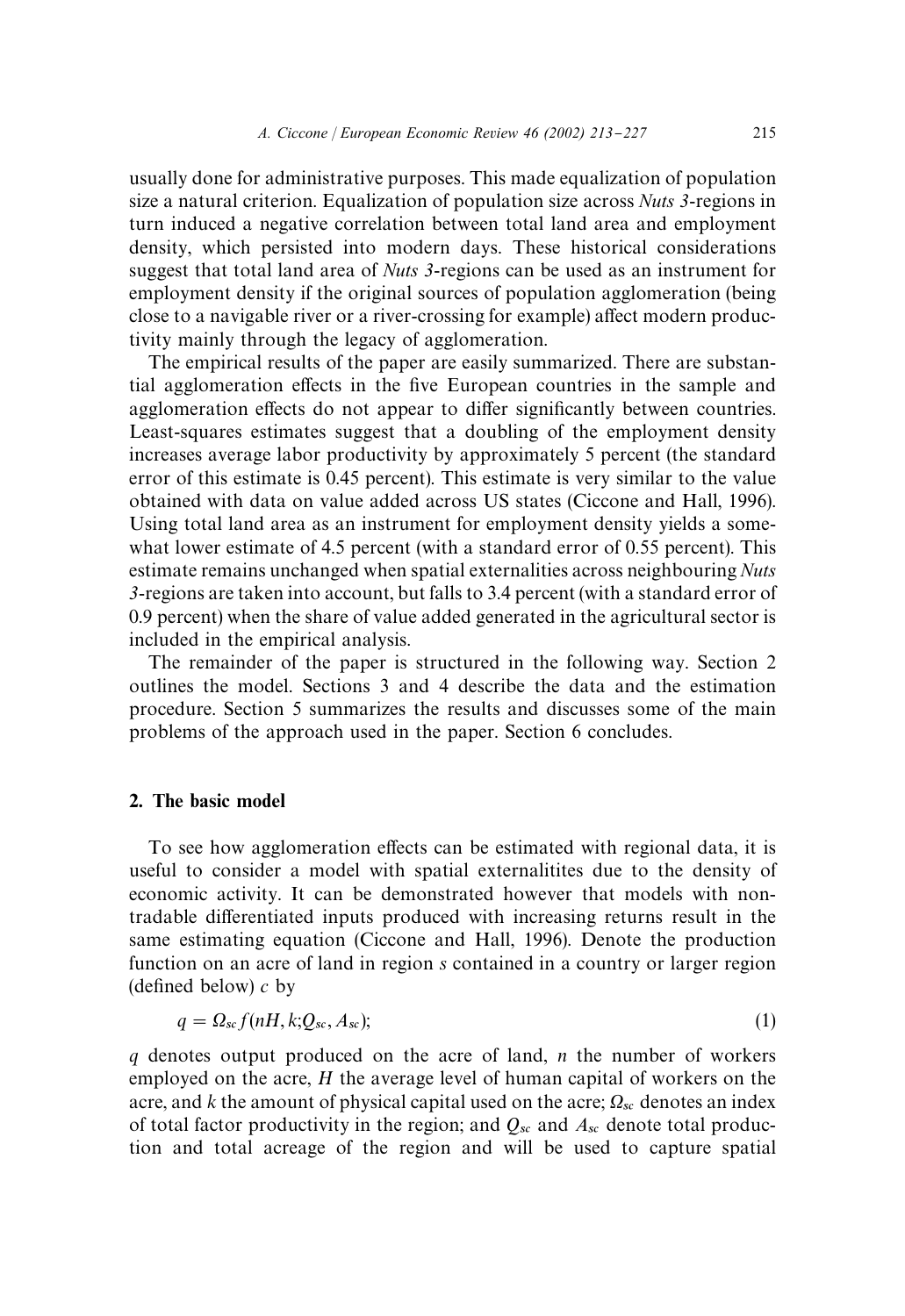externalities. The empirical work assumes that spatial externalities are driven by the density of production in the region  $Q_{\rm sc}/A_{\rm sc}$ . This is because density of  $production - rather than volume - is key when externalities are associated with$ physical proximity (Ciccone and Hall, 1996). The empirical approach also assumes that the elasticity of output-per-acre with respect to the regional density of production is constant. The specification used is

$$
q = \Omega_{sc} f(nH, k; Q_{sc}, A_{sc}) = \Omega_{sc} ((nH)^{\beta} k^{1-\beta})^{\alpha} \left(\frac{Q_{sc}}{A_{sc}}\right)^{(\lambda-1)/\lambda}, \tag{2}
$$

where  $0 \le \alpha \le 1$  captures returns to capital and labor on the acre and  $0 \le \beta \le 1$ is a distribution parameter.<sup>4</sup> There are positive spatial externalities in this formulation if and only if  $\lambda > 1$ .

To go from (2) to an estimating equation at the regional level, it is necessary to assume that labor and capital are distributed equally among the acres in each region. This assumption yields that aggregate production  $Q_{\text{sc}}$  in each region is implicitly defined by  $Q_{sc} = A_{sc}q = A_{sc}\Omega_{sc}((N_{sc}H_{sc}/A_{sc})^{\beta}(K_{sc}/A_{sc})^{1-\beta})^{\alpha}(Q_{sc}/A_{sc})^{(\lambda-1)/\lambda}$ where  $N_{sc}$  is total employment in the region,  $H_{sc}$  the average level of human capital of workers in the region, and  $K_{sc}$  the total amount of physical capital used in the region. Solving for average labor productivity yields

$$
\frac{Q_{sc}}{N_{sc}} = \Omega_{sc}^{\lambda} \left( H_{sc}^{\beta} \left( \frac{K_{sc}}{N_{sc}} \right)^{1-\beta} \right)^{\alpha \lambda} \left( \frac{N_{sc}}{A_{sc}} \right)^{\alpha \lambda - 1}.
$$
\n(3)

To work with an empirically meaningful measure of the density of production, it is necessary to estimate spatial externalities at a fine level of geographic detail. In Europe, this means working at the level of so-called *Nuts 3*-regions (details on the geographic subdivision of European Community countries will be given in the next section). The main disadvantage of working at this level of geographic detail is that there is no data on the quantity of physical capital. This disadvantage can however be dealt with by assuming that the rental price of capital is the same everywhere within a country or larger region (a larger region is simply defined as a region containing several *Nuts 3*-regions). To see this, denote the rental price of capital in country or larger region  $c$  with  $r_c$ . The capital-demand function in *Nuts 3*-regions in this country or larger region can be derived using (2) as

$$
K_{sc} = \frac{\alpha(1-\beta)}{r_c} Q_{sc}.
$$
 (4)

<sup>&</sup>lt;sup>4</sup> The production function displays either constant ( $\alpha = 1$ ) or decreasing ( $\alpha < 1$ ) returns to capital and labor. The easiest way to see this is to notice that *nH* stands for  $\sum_{z \in E} zn(z)$  where  $n(z)$  is the number of workers with human capital *z* employed and *E* is the set of levels of human capital available in the labor market.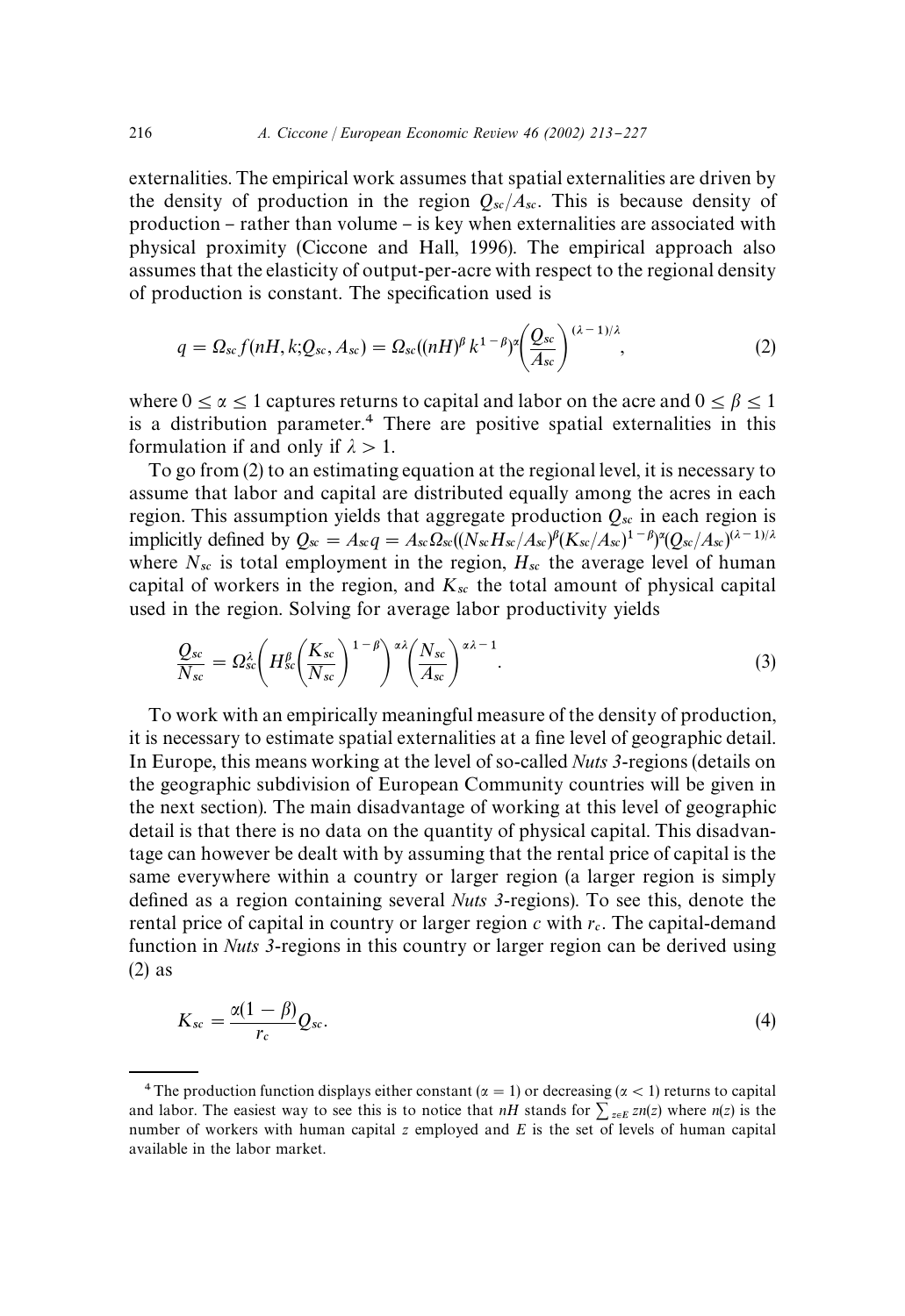This capital-demand function can be used to substitute for the amount of capital in (3). Solving for average labor productivity yields<sup>5</sup>

$$
\frac{Q_{sc}}{N_{sc}} = A_c \Omega_{sc}^{\omega} H_{sc} \left( \frac{N_{sc} H_{sc}}{A_{sc}} \right)^{\theta},\tag{5}
$$

where  $A_c$  depends on the rental price of capital in the country or larger region,  $\omega$  is some unimportant constant, and

$$
\theta = \frac{\alpha \lambda - 1}{1 - \alpha \lambda (1 - \beta)};
$$
\n(6)

 $\theta$  measures the effect of the regional density of employment and human capital on regional productivity. The equation for average labor productivity in (5) can be used to estimate  $\theta$  without data on physical capital or the rental price of capital. This is because differences in  $\Lambda_c$  across countries or larger regions can be taken into account by allowing for spatial fixed effects at the level of countries or larger regions;  $\theta$  can therefore be estimated with data on human capital and employment at the regional level only.

To understand the determinants of  $\theta$ , it is useful to consider some special cases. Suppose first that  $\lambda = 1$  and hence that there are no externalities from the density of production in the region. Suppose also that  $\alpha = 1$  and therefore that there are constant returns to capital and labor on each acre in the region. In this case (6) yields that  $\theta = 0$  and (5) that the density of employment and human capital is irrelevant for productivity across *Nuts 3*-regions. This remains true as long as decreasing returns to capital and labor on each acre  $\alpha$  < 1 (which can be seen as capturing congestion effects) and positive externalities in the region  $\lambda > 1$  balance in the sense that  $\alpha \lambda = 1$ . Density of employment and human capital will have a positive effect on regional average labor productivity only if positive externalities at the regional level more than offset congestion effects in the sense that  $\alpha \lambda > 1$ . The expression for  $\theta$  in (6) also implies that if  $\alpha \lambda > 1$ , then the greater  $1 - \beta$  the greater  $\theta$ . To understand this implication notice that the assumptions made so far imply that physical capital moves to more productive regions. The effect of an increase in total factor productivity  $-$  driven by an increase in the density of employment or human capital – on regional average labor productivity will therefore be reinforced by an inflow of physical capital. This effect will become stronger as  $1 - \beta$  becomes greater. When congestion

<sup>&</sup>lt;sup>5</sup> The fact that average labor productivity (and wages) will be higher in denser regions when  $\theta > 0$ raises the question of why some workers would stay in less-dense regions. The simplest answer is that some workers prefer to live in areas that are less-dense (because there may be less congestion, pollution, crime, etc.). Another answer is that the low price of housing compensates workers in low-wage regions, see Fujita (1989) or Ciccone and Hall (1996).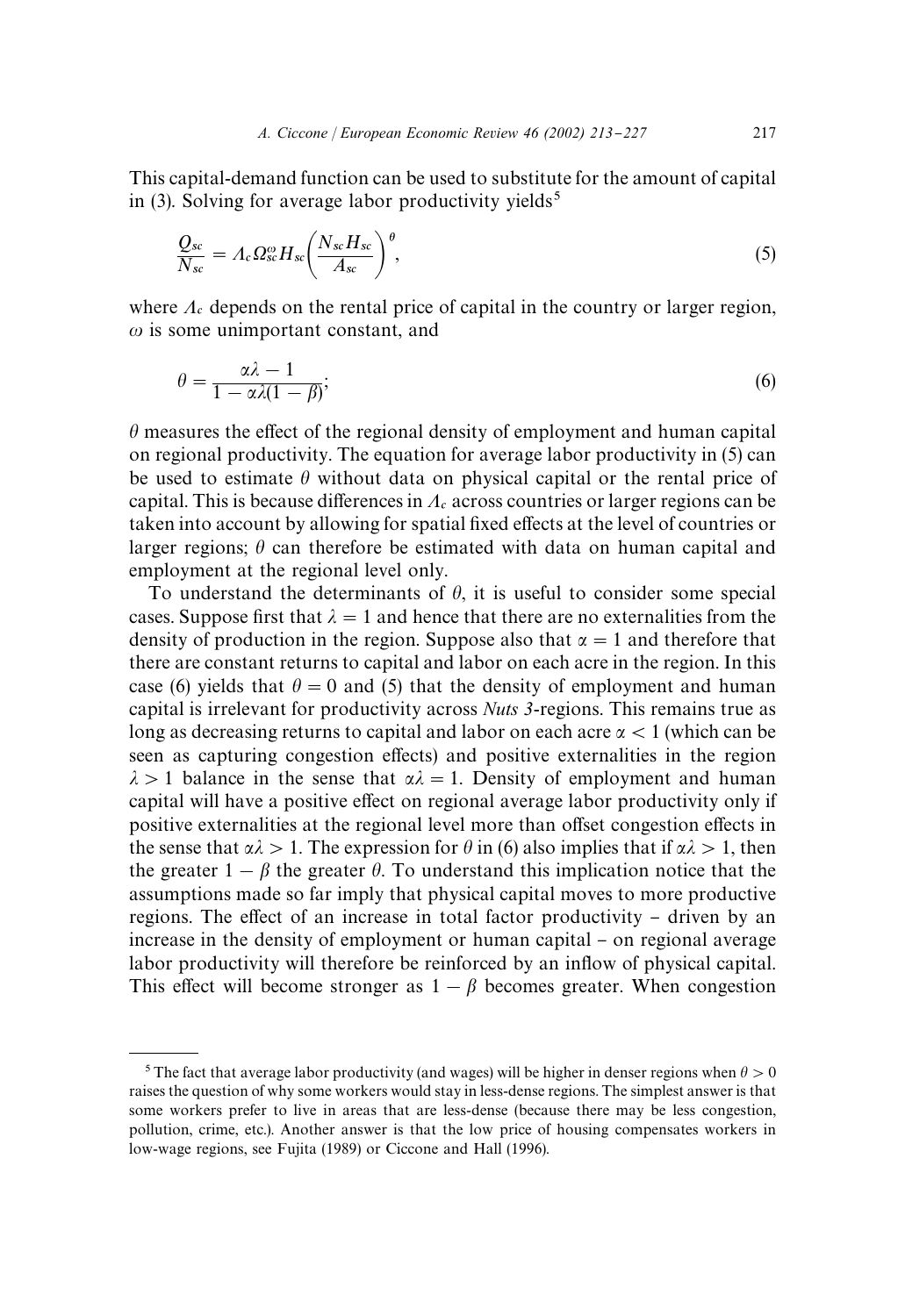effects dominate positive externalities in the sense that  $\alpha \lambda < 1$ , then a higher regional density is associated with lower average labor productivity. In the remainder of the paper,  $\theta$  will be referred to as the *agglomeration effect*.<sup>6</sup>

Taking logarithms of (5) implies

$$
\log Q_{sc} - \log N_{sc}
$$
  
=  $\log \Lambda_c + \theta(\log N_{sc} - \log \Lambda_{sc}) + (\theta + 1)\log H_{sc} + \omega \log \Omega_{sc}.$  (7)

This yields the equation that will be estimated,

$$
\log Q_{sc} - \log N_{sc} = \text{Country/Regional Dummies}
$$
  
+  $\theta(\log N_{sc} - \log A_{sc}) + \sum_{e=1}^{E_c} \delta_{ec} F_{esc} + u_{sc},$  (8)

where  $u_{sc}$  captures differences between exogenous total factor productivity in region *sc* and the country or larger region that contains region *sc*; *F*- denotes the fraction of workers with level of education *e* in region *s* in country *c*;  $E_c$  denotes the number of education levels for which there is data in country  $c$ ; and  $\delta_{ee}$  the effect of education level *e* on productivity in country *c*. Country/Regional Dummies denotes dummies that will be included to control for differences in exogenous total factor productivity and rental prices of capital between different countries as well as different regions in the same country. The main difference between the estimating equation in (8) and the estimating equation in Ciccone and Hall (1996) is that the estimating equation used here is more flexible in two respects. First, it allows for dummies at the country and regional level. Second, it allows for different education levels to enter in different ways. This more flexible approach is possible because European data on value added is available at a much finer level of geographic detail than US data.

Notice that the estimating equation in (8) cannot be used to estimate the strength of spatial externalities. To get an idea of the magnitude of  $(\lambda - 1)/\lambda$ , it is possible to use the following approach. Under the assumption of perfect competition,  $1 - \alpha$  is equal to the income share of land used in the manufacturing sector and service sector, while  $\alpha(1 - \beta)$  is the income share of physical capital. With data on these income shares and  $\theta$ , it is therefore possible to calculate  $(\lambda - 1)/\lambda$  as

$$
\frac{\lambda - 1}{\lambda} = 1 - \frac{\alpha + \alpha(1 - \beta)\theta}{1 + \theta}.
$$
\n(9)

<sup>&</sup>lt;sup>6</sup> A better but longer name would be *net agglomeration effect*. This terminology would make explicit that the effect of agglomeration on productivity depends on congestion effects on the one hand and (positive) externalities on the other.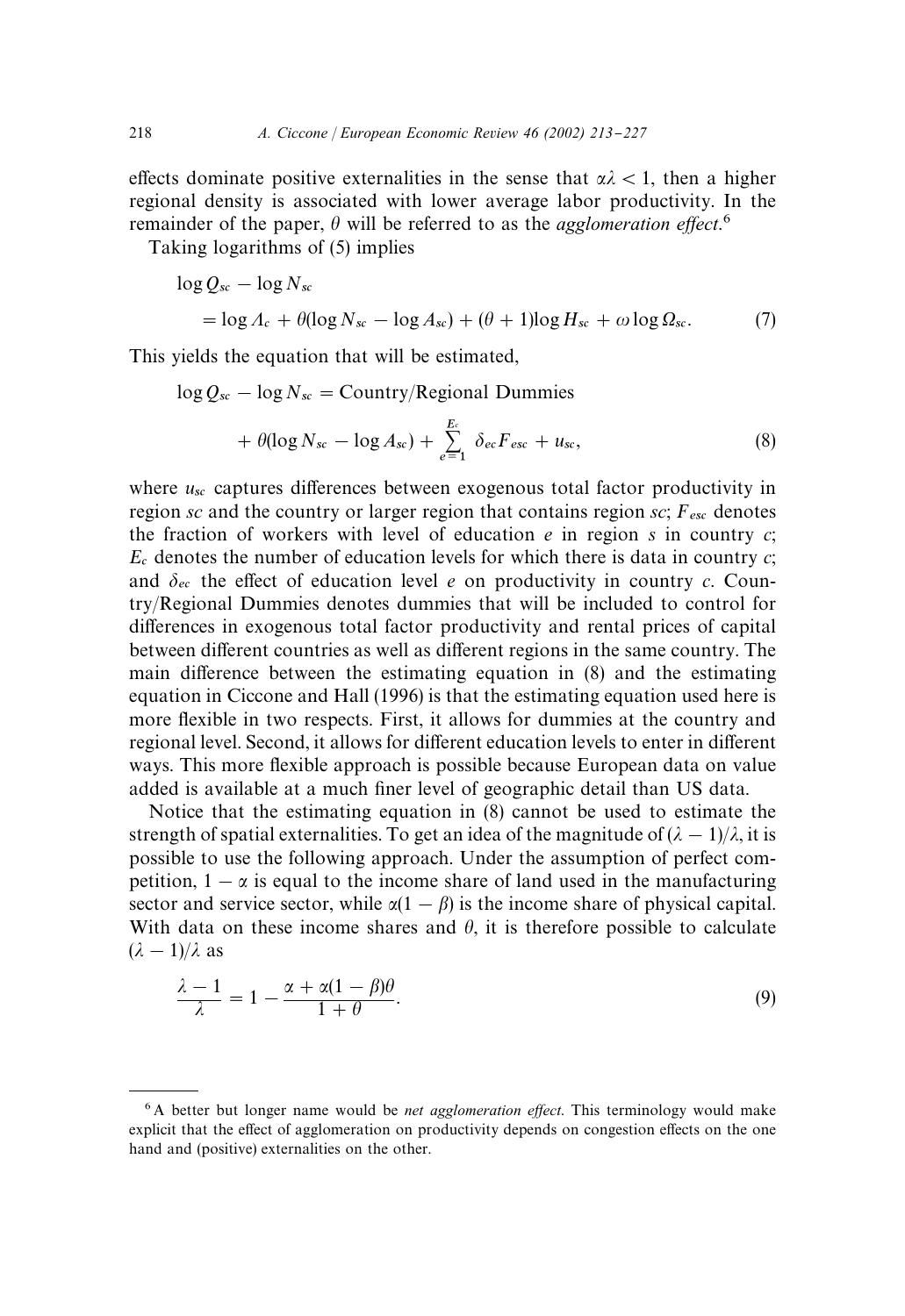### *2.1. Externalities across neighboring regions*

So far, the model captures spatial externalities within *Nuts 3*-regions only. There is no reason to believe however that spatial externalities do not extend beyond these regions. This is why it is desirable to allow for spatial externalities in each *Nuts 3*-region to be partly driven by the density of production in neighboring *Nuts 3*-regions. To see how this can be done in a simple way, assume that total factor productivity  $\Omega_{sc}$  in region  $sc$  depends on the density of production in neighboring regions,

$$
\Omega_{sc} = \Phi_{sc} \left( \frac{Q_{scn}}{A_{scn}} \right)^{\mu};\tag{10}
$$

 $\Phi_{sc}$  denotes exogenous total factor productivity in region  $sc$ , and  $Q_{scn}$  and *A*- denote total production and total acreage in neighboring *Nuts 3* regions. Combining (10) with (7) and (8) yields the augmented estimatingequation

# $\log Q_{\rm sc} - \log N_{\rm sc} = \text{Country/Regional Dummies}$

+ 
$$
\omega \mu(\log Q_{sen} - \log A_{sen}) + \theta(\log N_{sc} - \log A_{sc})
$$
  
+  $\sum_{e=1}^{E_c} \delta_{ec} F_{esc} + u_{sc}.$  (11)

This estimating equation allows for estimation of spatial externalities within *Nuts 3*-regions and across neighboring *Nuts 3*-regions.

## 3. Data

It has already been said that estimation of the model requires data on value added, as well as data on employment and education, at a detailed regional level. Data on value added at factor costs and salaried employment at the regional level for Germany, Italy, France, Spain, and the UK is available from the *Regio*-database assembled by *Eurostat* (1992). *Eurostat* divides each European Community country into *Nuts 1*-regions, each *Nuts 1*-region into *Nuts 2*-regions, and each *Nuts 2*-region into *Nuts 3*-regions. *Nuts 1*-regions correspond to *Zeat* in France, to *Länder* in Germany, to *Gruppi di Regioni* in Italy, to *Agrupaciones de Communidades Autonomas* in Spain, and to *Standard Regions* in the UK. *Nuts* 2-regions correspond to *Régions* in France, to *Regierungsbezirke* in Germany, to *Regioni* in Italy, to *Communidades Autonomas*in Spain, and to *Groups of Counties* in the UK. Finally, *Nuts 3*-regions correspond to *Départements* in France, to *Kreise* in Germany, to *Provincie* in Italy, to *Provincias* in Spain, and to *Counties*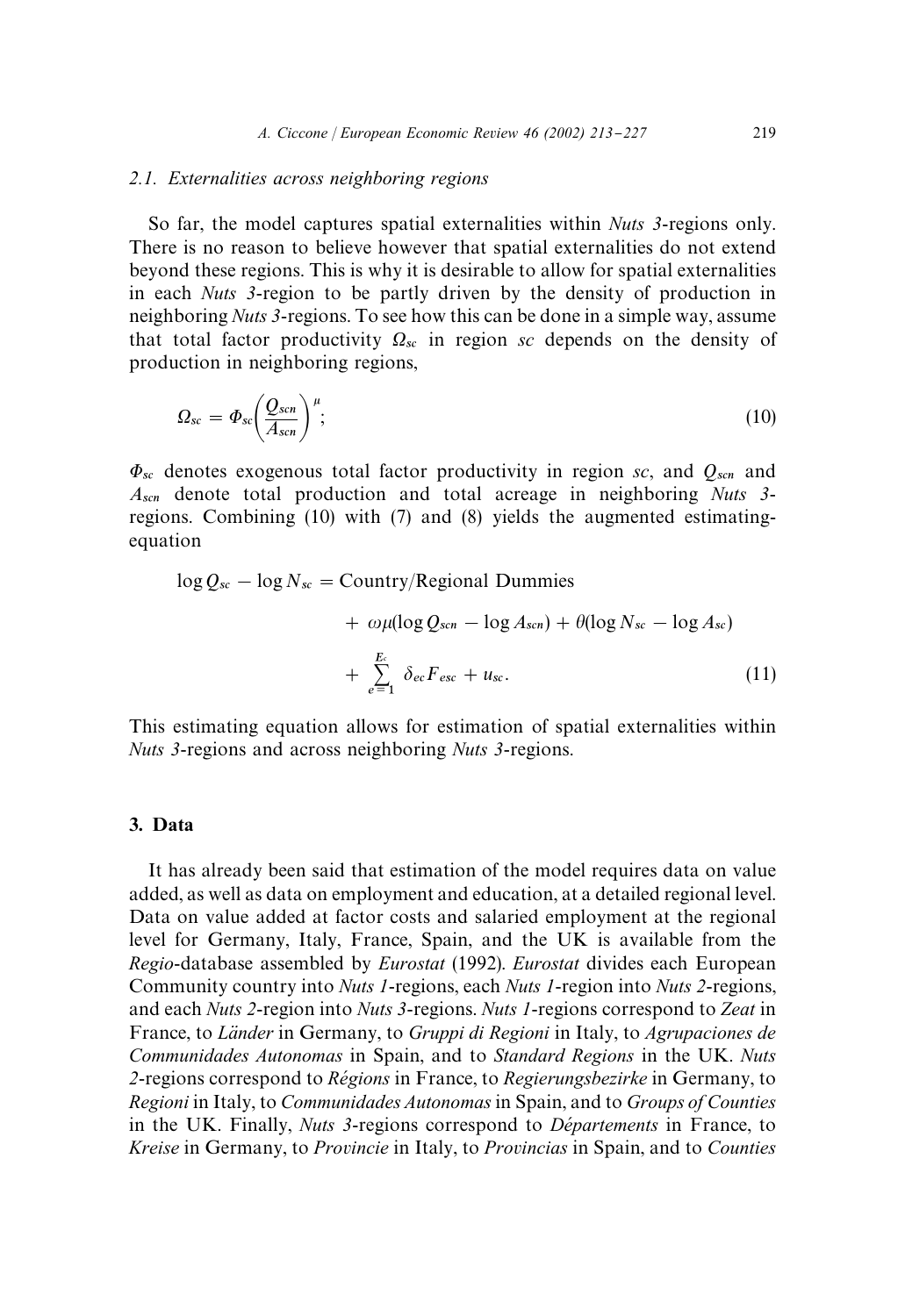in the UK.<sup>7</sup> The model requires data on non-agricultural, private value added as neither the role of government nor the role of agriculture are dealt with. *Regio* contains data on employment and value added in manufacturing and services at the *Nuts 3*-level for France, Germany, and Spain. For Italy and the UK, there is data on employment in manufacturing and services at the *Nuts 3*-level. But value added in manufacturing and services is only available at the less geographically detailed *Nuts 2*-level; at the *Nuts 3*-level, there is data on *total* value-added (the sum of value added in manufacturing, services, and agriculture). Value added in manufacturing and services at the *Nuts 3*-level in Italy and the UK had to be constructed using the following procedure. First, agricultural average labor productivity at the *Nuts 2*-level was calculated by dividing agricultural value added at the *Nuts 2*-level by agricultural employment. Second, value added in manufacturing and services at the *Nuts 3*-level was calculated by subtracting agricultural employment at the *Nuts 3*-level multiplied by agricultural average labor productivity at the corresponding *Nuts 2*-level from total value added at the *Nuts 3*-level. The data on valued added and employment is only available for a few years in the late 1980s for each country, and years available differ by country. Estimation therefore uses data on different years for different countries.<sup>8</sup> The data on education of the labor force comes from census sources and also varies by level of geographic detail. For most countries, there is data on the fraction of the population with one of six to eight education levels at the *Nuts*  $3$ -level. The UK has the worst data on education as there is data on five education levels at the *Nuts 1*-level only.

The data on regional value added shows that regional differences in average labor productivity within European countries are large. For example, average labor productivity in the five most productive German *Kreise* is 140 percent higher than in the five least productive *Kreise*; average labor productivity in the five most productive French *Départements*, Italian *Provincie*, and Spanish *Provincias* is approximately two-thirds higher than in the five least productive *De*& *partements*, *Provincie*, and *Provincias*; and average labor productivity in the five most productive *Counties* is approximately one-third higher than average labor productivity in the five least productive *Counties*.<sup>10</sup>

<sup>&</sup>lt;sup>7</sup> The median size of *Nuts 3*-regions in these countries is  $1511 \text{ km}^2$ . This is somewhat smaller than the median size of US counties.

<sup>&</sup>lt;sup>8</sup> The data used for France is from 1988, the data used for Germany and Spain from 1986, and the data for Italy and the UK from 1987.

For the French education data see Pissarides and Wassmer (1997), for the German data see *Volksza*( *hlung* (1987) and Seitz (1995), for the Italian data see *Censimento Generale della Popolazione Generale* (1991), for the Spanish data see Pérez (1996), and for the data for the UK see the *Labor Force Survey* (1996).

<sup>&</sup>lt;sup>10</sup> Descriptive statistics for *Nuts 3*-regions are given in the appendix.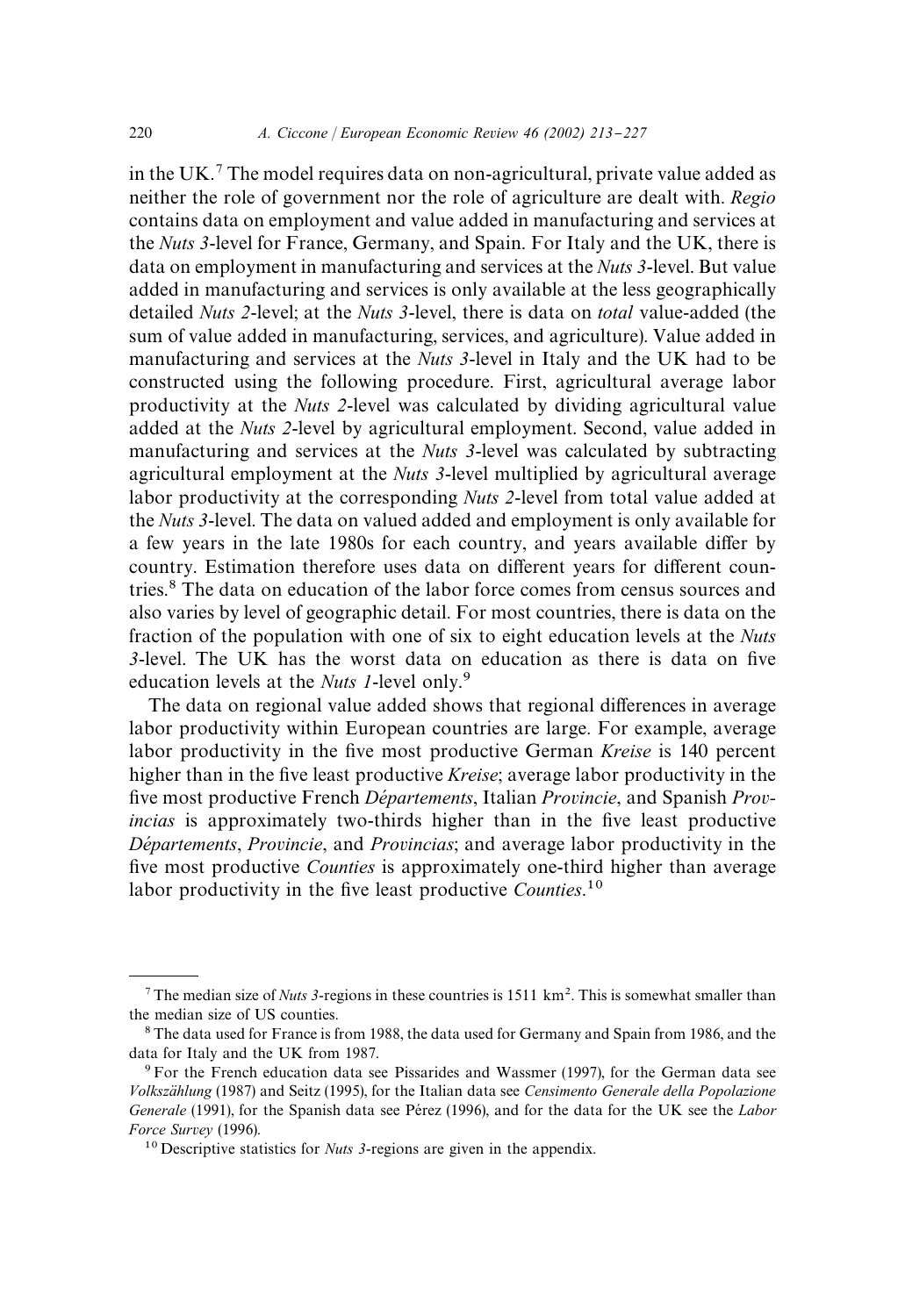# 4. Estimation

Estimation of  $(8)$  will always control for fixed effects at the country level. Furthermore, regional fixed effects at the *Nuts 1*-level and *Nuts 2*-level will also be taken into account (there are on average five *Nuts 3*-regions per *Nuts* 2-region). These fixed-effects will pick up differences in productivity associated with a particular country, *Nuts 1*-region, or *Nuts 2*-region. They will also pick up differences in the physical capital intensity due to differences in the rental price of capital. The elasticity of average labor productivity with respect to employment density and all other parameters in (8) will be estimated conditional on whatever regional fixed effects are included in the empirical analysis.

The paper takes two approaches to estimate agglomeration effects. The first consists of least-squares (LS) estimation. This approach yields inconsistent estimates if regional fixed effects do not capture exogenous differences in total factor productivity across *Nuts 3*-regions and if *Nuts 3*-regions with higher exogenous total factor productivity attract more workers. To obtain consistent estimates under these circumstances, the paper also estimates agglomeration effects using an instrumental-variables approach. This requires identifying a characteristic of *Nuts 3*-regions that is unrelated to modern exogenous total factor productivity but correlated with employment density. The characteristic used here is total land area of *Nuts 3*-regions. Total land area is a historically predetermined variable and therefore not affected by modern differences in exogenous total factor productivity: the French *Départements* go back to 1789; the German *Kreise* to 1872-1884: the Italian *Provincie* to 1861; the Spanish *Provincias* to 1833; and the *Counties* in the UK to 1835-1888.<sup>11</sup> Despite being historically predetermined, total land area of *Nuts 3*-regions is negatively correlated with modern differences in employment density. It has already been said that this is probably because the *Nuts 3*-subdivision served administrative purposes – making the equalization of population size a natural criterion. Hence, total land-area of *Nuts 3*-regions can be used as an instrument for employment density if the original sources of population agglomeration do not affect modern exogenous total factor productivity.

To get a sense of the quality of total land area as an instrument for employment density in the late 1980s, it is useful to regress employment density at the *Nuts 3*-level on dummies for *Nuts 2*-regions and total land area at the *Nuts 3*-level. The  $R^2$  of this regression is 80 percent, and the coefficient on land area is significantly negative at the 0.1-percent level. Dropping land area at the *Nuts 3*-level as an explanatory variable lowers the  $R<sup>2</sup>$  of this regression to 52 percent.

<sup>&</sup>lt;sup>11</sup> See *La Grande Encyclopédie Larousse* (1973) for France, the *Brockhaus Enzyklopädie* (1990) for Germany, the *Encyclopedia Italiana* (1935) for Italy, Guaita (1975) for Spain, and the *Encyclopaedia Britannica* (1973) for the UK. There have, however, been several changes in the administrative and political role played by these *Nuts 3*-regions.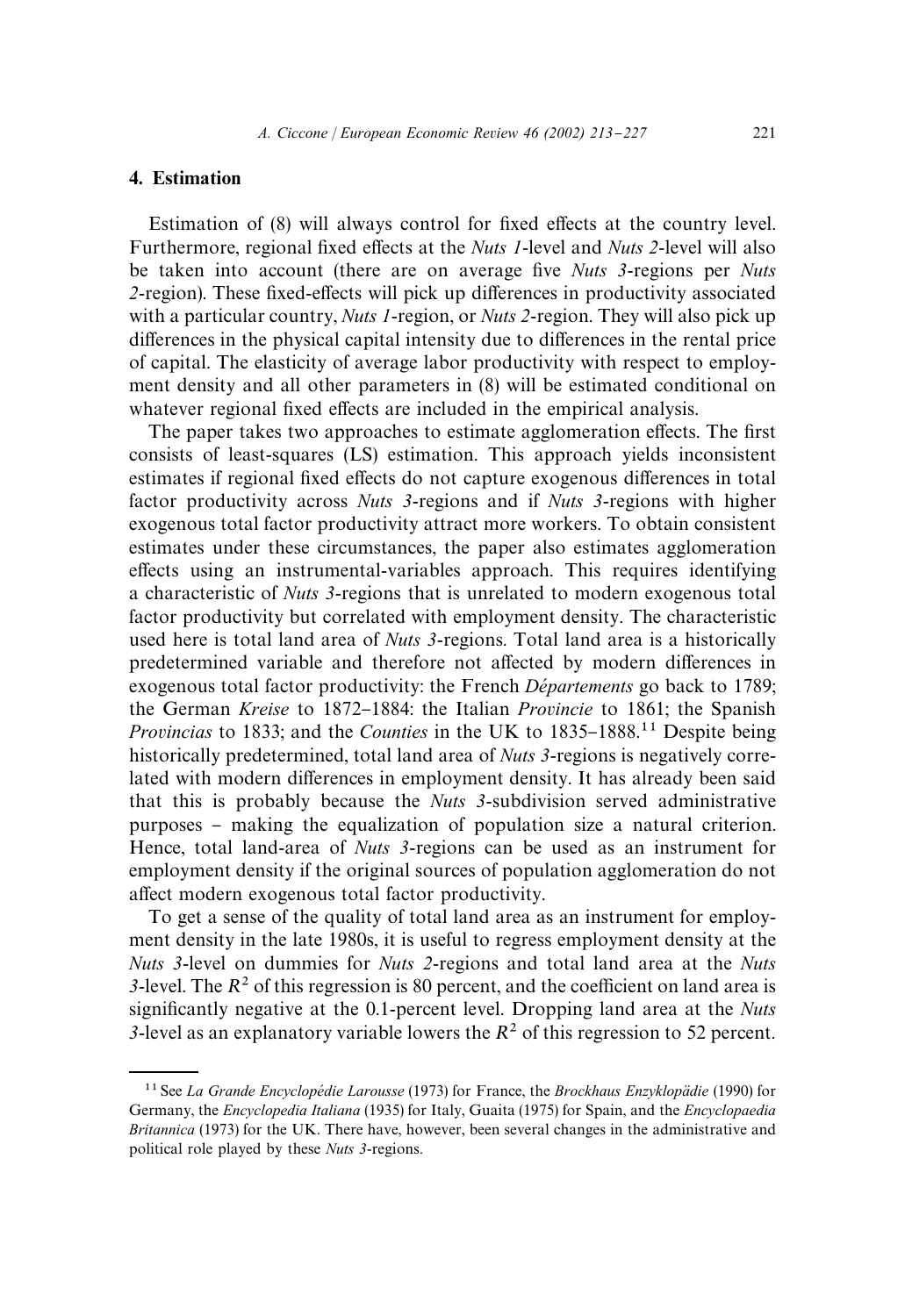# 5. Results

Tables 1-3 summarize the estimates of agglomeration effects obtained by implementing the estimating equation in (8) at the *Nuts 3*-level for France, Germany, Italy, Spain, and the UK. Table 1 contains the LS and two-stage least-squares (2SLS) estimates of  $\theta$  with education controls and country dummies but without regional fixed effects. The LS-estimate of  $\theta$  is 5.1 percent with a White-adjusted standard error of 0.42 percent. This estimate is very close to the 5.2 percent estimated for the US using the same approach at the state level (Ciccone and Hall, 1996). Agglomeration effects, education, and country dummies explain 64 percent of the variation in productivity across European

Table 1

Results for France, Germany, Italy, Spain, and the UK with education controls and country dummies

| LS                    | 2SLS                    |
|-----------------------|-------------------------|
| 5.058%<br>$(0.417\%)$ | $4.55\%$<br>$(0.507\%)$ |
|                       | $R^2 = 63.6\%$          |

*Note*: Estimating equation in (8). All standard errors are White adjusted.

#### Table 2

Results for France, Germany, Italy, Spain, and the UK with education controls and *Nuts 1*-region dummies

|                      | LS                             | 2SLS             |
|----------------------|--------------------------------|------------------|
| Estimate of $\theta$ | $5.07\%$                       | 4.445%           |
| Standard error       | $(0.452\%)$<br>$R^2 = 66.93\%$ | $(0.55\%)$<br>__ |

*Note*: Estimating equation in (8). All standard errors are White adjusted.

#### Table 3

Results for France, Germany, Italy, Spain, and the UK with education controls and *Nuts 2*-region dummies

|                                        | LS                      | 2SLS                     |
|----------------------------------------|-------------------------|--------------------------|
| Estimate of $\theta$<br>Standard error | $4.97\%$<br>$(0.492\%)$ | $4.444\%$<br>$(0.592\%)$ |
|                                        | $R^2 = 72.5\%$          | ___                      |

*Note*: Estimating equation in (8). All standard errors are White adjusted.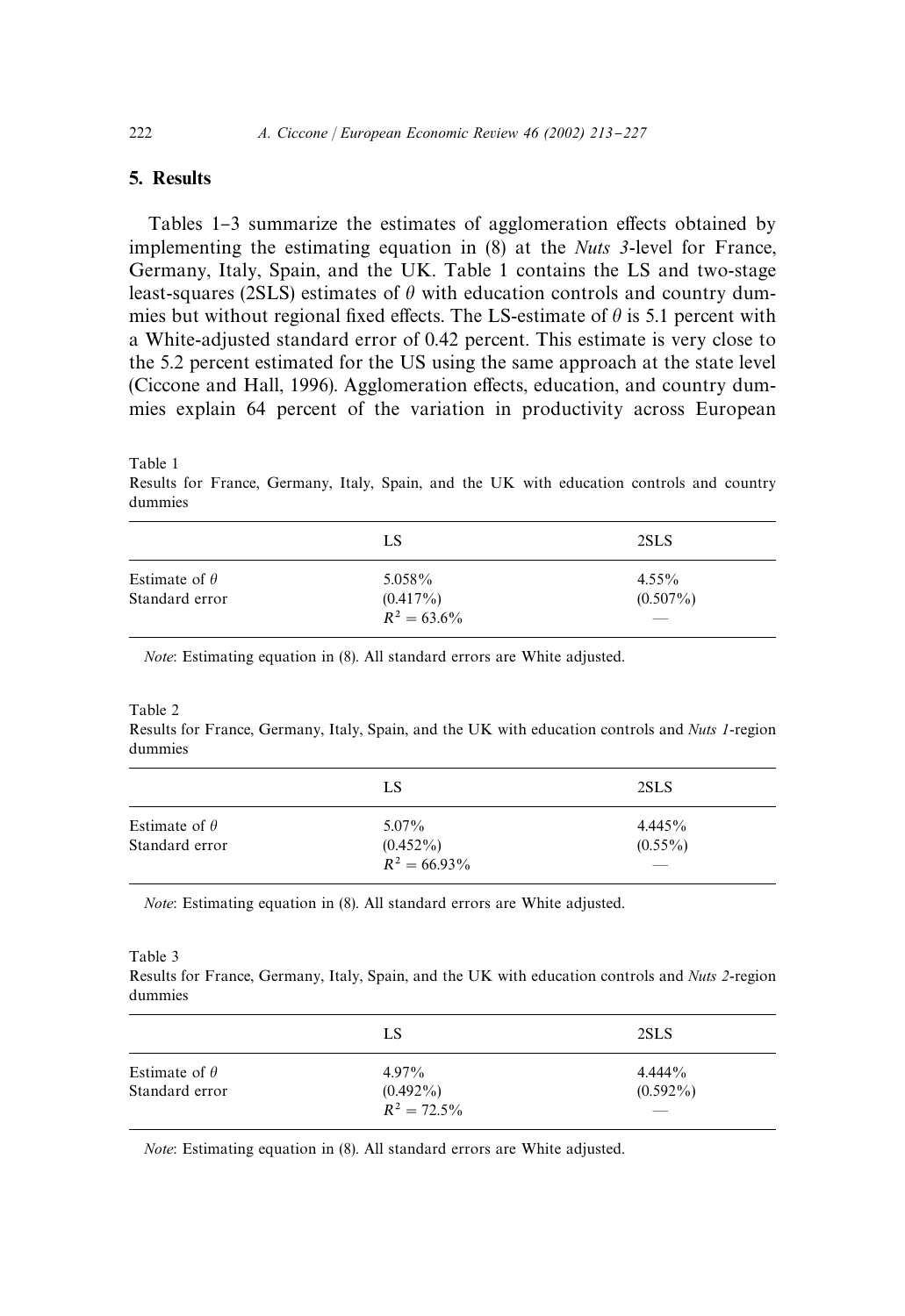regions. The 2SLS-estimate of  $\theta$  is 4.6 percent with a White-adjusted standarderror of 0.51 percent. The fact that the 2SLS-estimate is somewhat lower than the LS-estimate suggests that there may be a (minor) endogeneity problem when Eq. (8) is estimated using LS.

Differences in agglomeration effects across countries can be tested for by allowing  $\theta$  in the estimating equation in (8) to vary by country. The 2SLS estimate of  $\theta$  for Germany – which will be the benchmark – is 4.8 percent with a standard error of 0.63 percent. Point estimates of the difference in agglomeration effects between France and Germany on the one hand and Spain and Germany on the other are 0.06 percent and 0.3 percent respectively, with standard errors of 1.4 percent and 2.5 percent. The point estimate of the difference in agglomeration effects between Germany and the UK is 3.2 percent with a standard error of 1.8 percent; the point estimate of the difference between Germany and Italy is  $-2.5$  percent with a standard error of 2.5 percent. Hence, there is no evidence that agglomeration effects differ significantly between countries. LS estimates yield a similar pattern.

Table 2 contains the LS estimate and 2SLS estimate of  $\theta$  with education controls and regional fixed effects at the *Nuts 1*-level. The table indicates that the LS estimate of  $\theta$  remains basically unchanged when dummies for *Nuts 1*-regions are included in the estimation. The adjusted  $R^2$  goes from 62.3 percent with country dummies only to 63.8 percent with dummies for *Nuts 1*-regions. The hypothesis that the dummies for *Nuts 1*-regions do not enter the estimating equation in  $(8)$  can be rejected at the 5-percent significance level.

Differences in agglomeration effects across countries conditional on fixed effects at the *Nuts 1*-level can be tested for by allowing  $\theta$  to vary by country and } at the same time } including dummies for *Nuts 1*-regions in (8). The results are basically identical to the case with country dummies only.

Table 3 contains the LS estimate and the 2SLS estimate of  $\theta$  with education controls and regional fixed effects at the *Nuts 2*-level. The table indicates that the inclusion of *Nuts 2*-region dummies does not affect estimates of  $\theta$  in a significant way. The adjusted  $R^2$  of the LS-regression is 65.4 percent; the hypothesis that the dummies for *Nuts 2*-regions do not enter the estimating equation in (8) can be rejected at the 5-percent significance-level.

The test for differences in agglomeration effects across countries yields similar results to the case with country-dummies only, indicating that there are no significant differences in agglomeration effects across countries.

Finally, estimates of agglomeration effects can be combined with estimates of the income share of physical capital and land used in the manufacturing sector and service sector to obtain an estimate of  $(\lambda - 1)/\lambda$  in (9). The value of the capital-income share is taken to be 30 percent as usual. Estimating the income share of land is more difficult. The lack of data for Europe makes it necessary to use the value of 1.5 percent that Ciccone (1997) argues is reasonable for the US.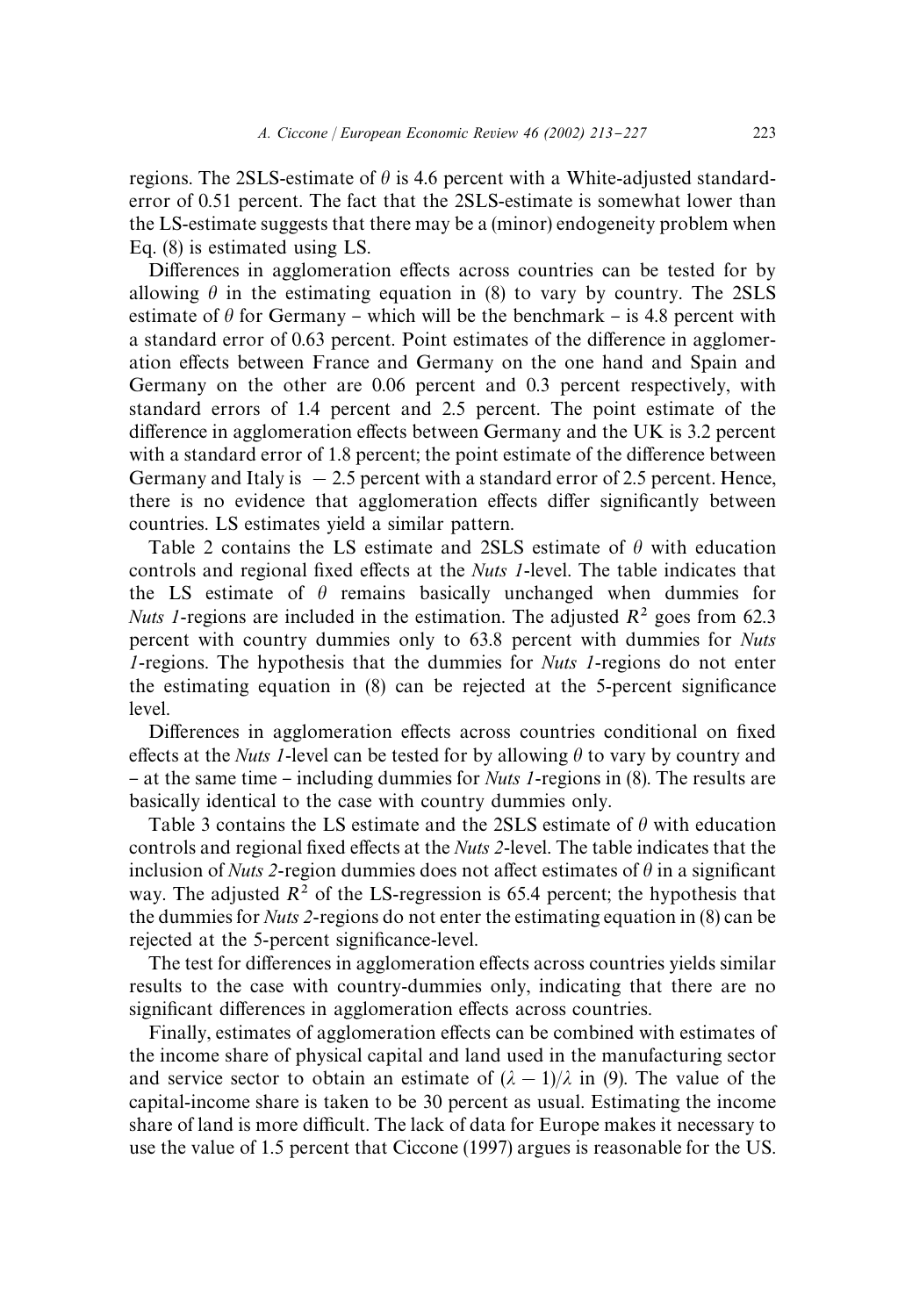These values combined with a 4.5 percent estimate of  $\theta$  yield an estimate of  $(\lambda - 1)/\lambda$  of 4.4 percent. This estimate varies between 4 and 5 percent for reasonable variations in the income share of physical capital and land.

# *5.1. Agricultural land use and agglomeration*

One of the problems of the analysis so far is that it is assumed that the density of production is the same throughout each *Nuts 3*-regions. There is little that can be done about this because there is no data on the distribution of production within *Nuts 3*-regions. The assumption is especially unrealistic because *Nuts* 3-regions differ in the extent in which land is used for agricultural production. One way to resolve this problem would be to use non-agricultural employment per non-agricultural acre in *Nuts 3*-regions in the estimating equation in (8). Unfortunately, there is no data on land used for agricultural purposes at the *Nuts 3*-level. An alternative approach that seems useful given the lack of such data is to include the share of total value added generated in the agricultural sector at the *Nuts 3*-level as an additional explanatory variable in the estimating equation in  $(8)^{12}$ . The problem with this approach is that the share of agriculture is most likely related to unobserved determinants of exogenous productivity and that there is no instrument available. Including the share of agriculture in total value added  $-$  together with dummies for *Nuts 2*-regions  $-$  as an explanatory variable in the estimating equation in (8) yields that the 2SLS estimate of  $\theta$  falls to 3.4 percent with a standard error of 0.9 percent. Estimation also yields that a 1-percent increase in the share of agriculture in total value added reduces average labor productivity in manufacturing and services by 0.9 percent with a standard error of 0.3 percent.

# *5.2. Externalities across neighboring regions*

Externalities across neighboring *Nuts 3*-regions can be estimated by empirically implementing (11). Implementation must take into account that the density of production of neighbors in (11) is an endogenous variable. It is therefore necessary to use an instrumental-variables approach. The instrument used for the density of production in neighboring *Nuts 3*-regions is the arithmetic average of the land area of neighboring *Nuts 3*-regions. Estimation of (11) with 2SLS using dummies for *Nuts* 2-regions yields the following results:  $\theta$  equal to 4.4 percent with a standard error of 1 percent and  $\omega\mu$  equal to 3.3 percent with a standard error of 1.3 percent. Hence, the estimate of agglomeration effects within *Nuts 3*-regions remains basically unaffected by the inclusion of the density

 $12$ I thank the referees for raising this issue and suggesting this solution.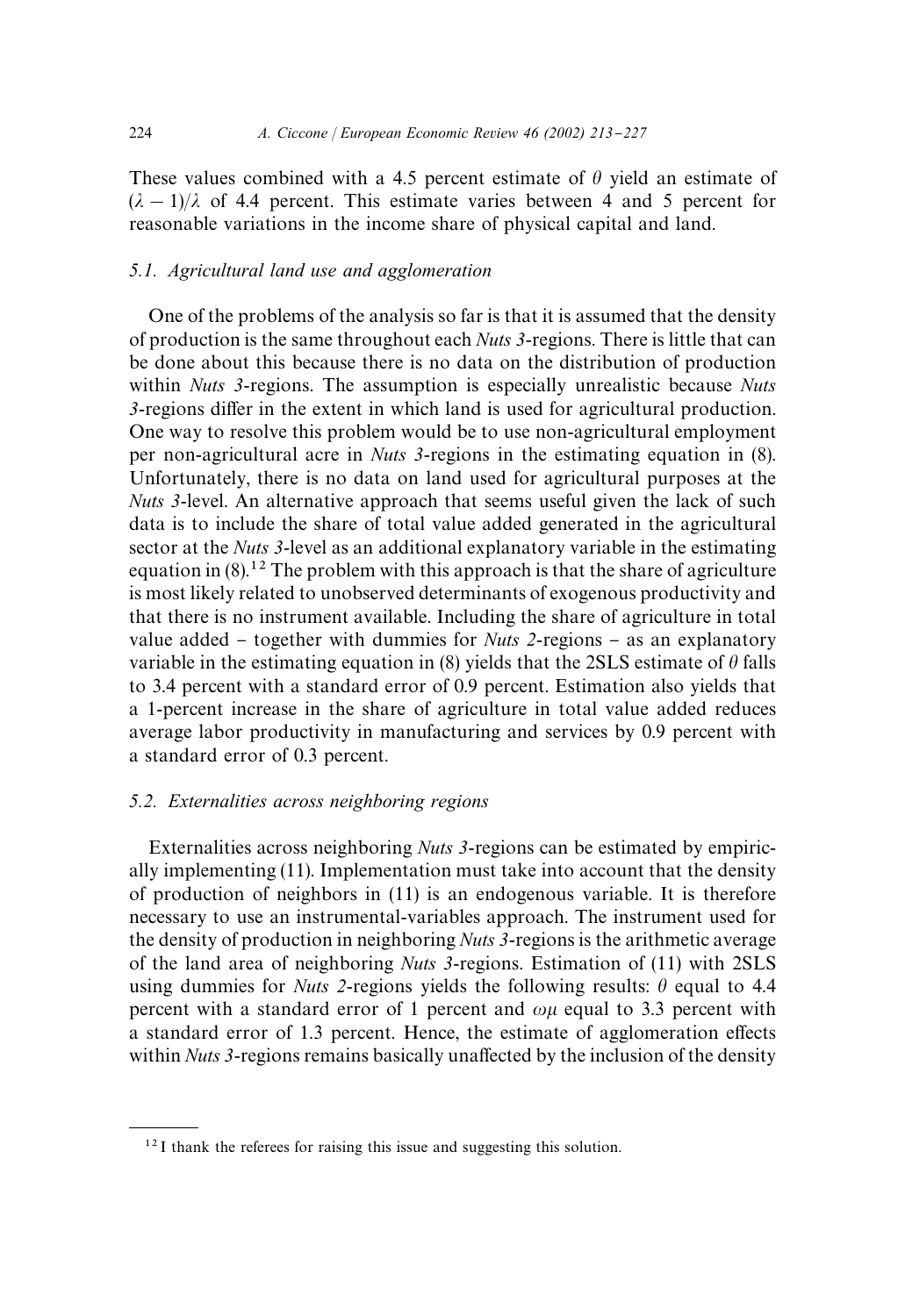of production of neighbors. Production in neighboring regions does however have a significant effect on regional productivity.

## 6. Summary and conclusions

The paper has estimated regional agglomeration effects for France, Germany, Italy, Spain, and the UK. The empirical results suggest that agglomeration effects in these European countries are only slightly lower than in the US and do not vary significantly across countries.

One of the questions requiring further research is the effect of agglomeration on industry structure. It seems reasonable to suspect that productivity gains in dense regions are partly realized through a change in industry structure. One of the reasons for this change in industry structure is probably that externalities are stronger in some industries that in others (Henderson, 1974). Furthermore, increasing returns and transportation costs also differ across industries. Addressing this question requires detailed and comparable data on the industry structure of regions in different European countries. Such data is not yet available. It would also be interesting to use the estimates of agglomeration effects to assess the consequences of European economic integration for aggregate productivity. It has been argued that European economic integration may increase the degree of spatial specialization in Europe, bringing it closer to the pattern in US (Krugman, 1993). This reasoning may also apply to the degree of spatial agglomeration. The estimates of agglomeration effects in this paper suggest that this would increase aggregate productivity. Whether this effect is economically significant is an open question.

## Acknowledgements

This research has been supported by CREI at UPF and the Institute for European Studies at the University of California, Berkeley. Many thanks to Douglas Almond for comments and outstanding research assistance. Thanks also to Francisco Alcalá, Gianluca Benigno, Marcelo Delajara, Helmut Seitz, Etienne Wassmer, two anonymous referees, and an editor for comments and help with the data.

# Appendix

The median size of the *Nuts 3*-regions in the sample is  $1511 \text{ km}^2$  (for comparison, the median size of US counties in 1623 km<sup>2</sup>). The average size of the *Nuts*  $3$ -regions in the sample is 3099 km<sup>2</sup> and the standard deviation is 3585.

Tables 4–8 give descriptive statistics country by country.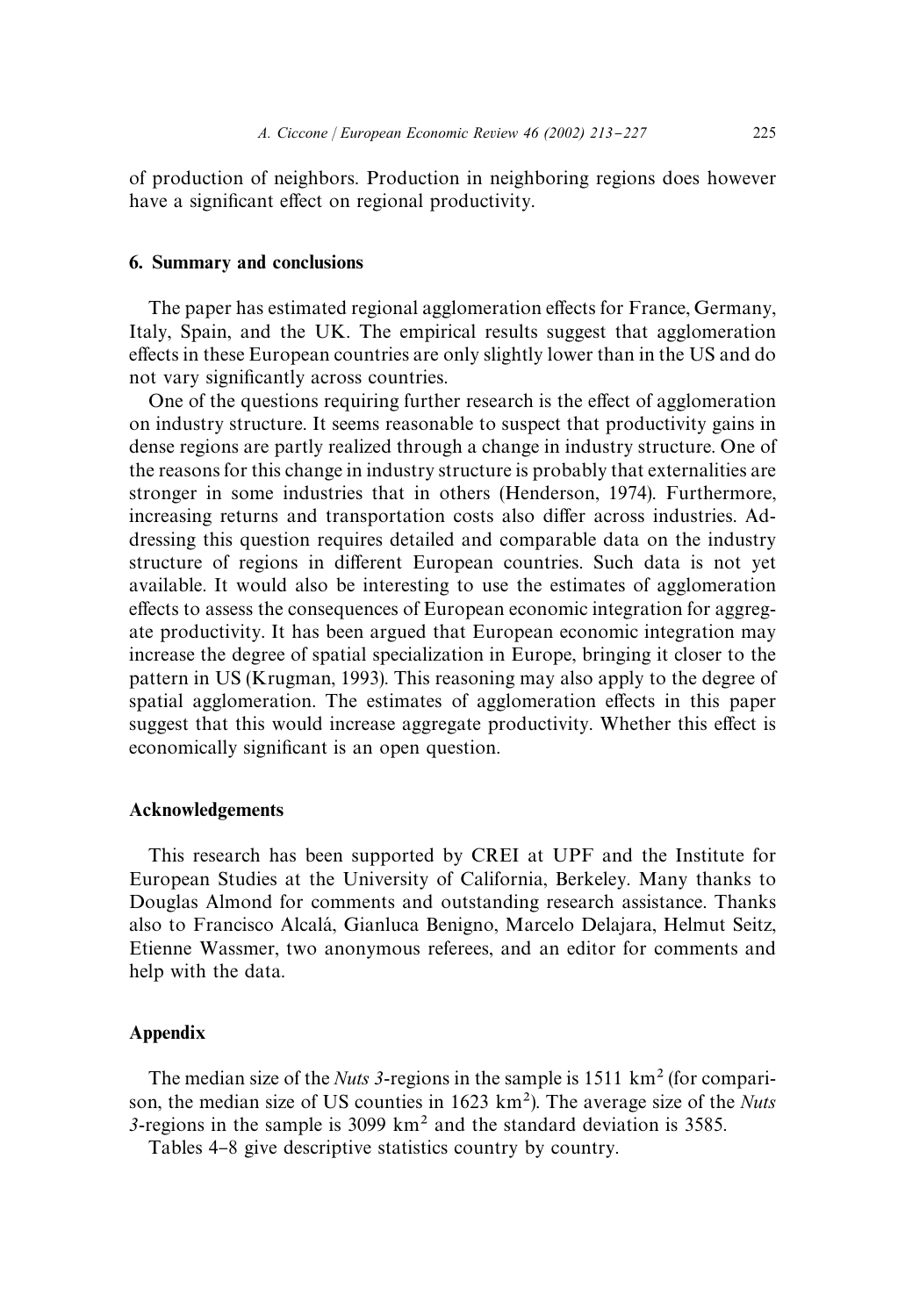|                     | Median | Mean | Standard deviation |
|---------------------|--------|------|--------------------|
| Productivity (1988) | 33.6   | 34.5 | 3.6                |
| Employment (1988)   | 151    | 190  | 150                |
| Area                | 5999   | 5875 | 1680               |

| Table 4                                                |  |  |
|--------------------------------------------------------|--|--|
| <i>Nuts 3</i> -level descriptive statistics for France |  |  |

*Note:* 'Productivity' stands for average labor productivity in the manufacturing sector and service sector and is measured in millions of 1988-ECUs. 'Employment' stands for employment in the manufacturing sector and service sector and is measured in thousands of workers. 'Area' stands for the total land area and is measured in square kilometers.

## Table 5 *Nuts 3*-level descriptive statistics for Germany

|                     | Median | Mean | Standard deviation |
|---------------------|--------|------|--------------------|
| Productivity (1986) | 31.4   | 32.5 | 5.7                |
| Employment (1986)   | 54     | 81   | 93                 |
| Area                | 736    | 745  | 491                |

*Note*: See Note of Table 4.

### Table 6 *Nuts 3*-level descriptive statistics for Italy

|                     | Median | Mean | Standard deviation |
|---------------------|--------|------|--------------------|
| Productivity (1987) | 30.4   | 30.3 | 3.7                |
| Employment (1987)   | 148    | 216  | 256                |
| Area                | 2756   | 3132 | 1678               |

*Note*: See Note of Table 4.

## Table 7 *Nuts 3*-level descriptive statistics for Spain

|                     | Median | Mean  | Standard deviation |
|---------------------|--------|-------|--------------------|
| Productivity (1986) | 22.2   | 22.4  | 3.2                |
| Employment (1986)   | 118    | 193   | 273                |
| Area                | 10287  | 10478 | 4683               |

*Note*: See Note of Table 4.